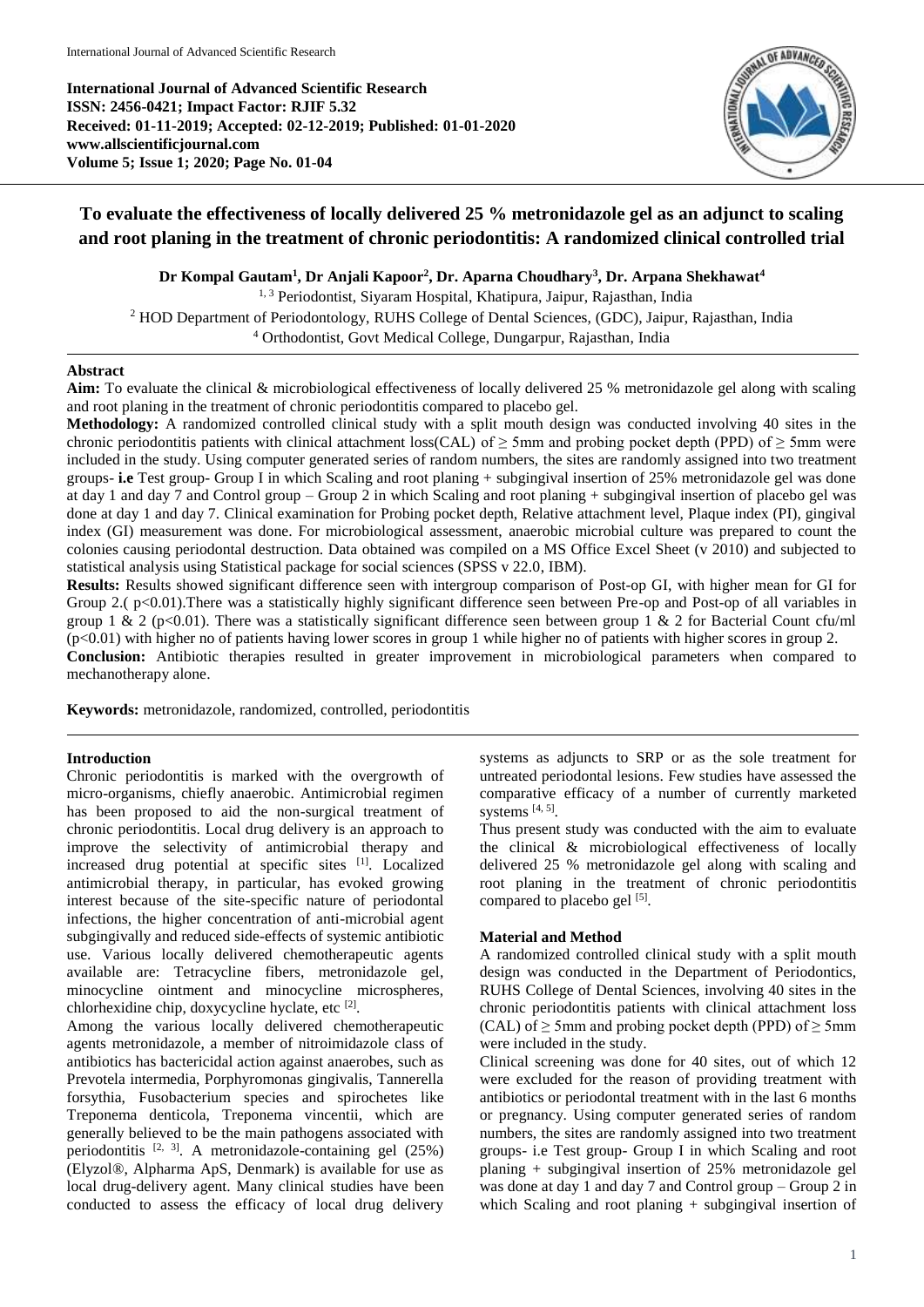placebo gel was done at day 1 and day 7. Clinical examination for Probing pocket depth, Relative attachment level, Plaque index (PI), gingival index (GI) measurement was done. For microbiological assessment, anaerobic microbial culture was prepared to count the colonies causing periodontal destruction. Ethical approval for carrying out the trial was sought from institutional ethical committee and written consent was obtained from each participant after providing Information sheet. Data was assessed at baseline and at one month of periodontal therapy.



**Fig 1:** Local drug delivery at selected site

# **Statistical analysis**

Data obtained was compiled on a MS Office Excel Sheet (v 2010) and subjected to statistical analysis using Statistical package for social sciences (SPSS v 22.0, IBM). Descriptive variables like mean and SD of age, frequency of males and females participated in the present study has been presented. Normality of data has been checked using Kolmogorov Smirnov test for normality, it is found that data for most of the variables does not follow a normal curve  $(p<0.01$ , Highly Skewed), hence non parametric tests have been used for data analysis. *Intergroup comparison* of various variables like PD, CAL, GI & PI was done using Mann Whitney U test. *Intra group comparison* of these variables in each of the 2 groups pre-op and post-op was done using Wilcoxon Signed Ranks Test. Comparison of CFU pre-op and Post-op between the groups has been done using chi square test. For all the statistical tests,  $p<0.05$  was considered to be statistically significant, keeping  $\alpha$  error at 5% and β error at 20%, thus giving a power to the study as 80%.

### **Results**

Results showed significant difference seen with intergroup comparison of Post-op GI, with higher mean for GI for Group 2.  $(p<0.01)$ . There was a statistically highly significant difference seen between Pre-op and Post-op of all variables in group 1 & 2 ( $p<0.01$ ). There was a statistically significant difference seen between group 1 & 2 for Bacterial Count cfu/ml  $(p<0.01)$  with higher no of patients having lower scores in group 1 while higher no of patients with higher scores in group 2 as depited in figure 2- 7.



**Fig 2:** Intergroup comparison of PD, CAL, GI and PI



**Fig 3a:** Intragroup comparison of PD, CAL, GI and PI in Group 1







**Fig 4:** Gram negative aerobic CFU post therapy at different dilutions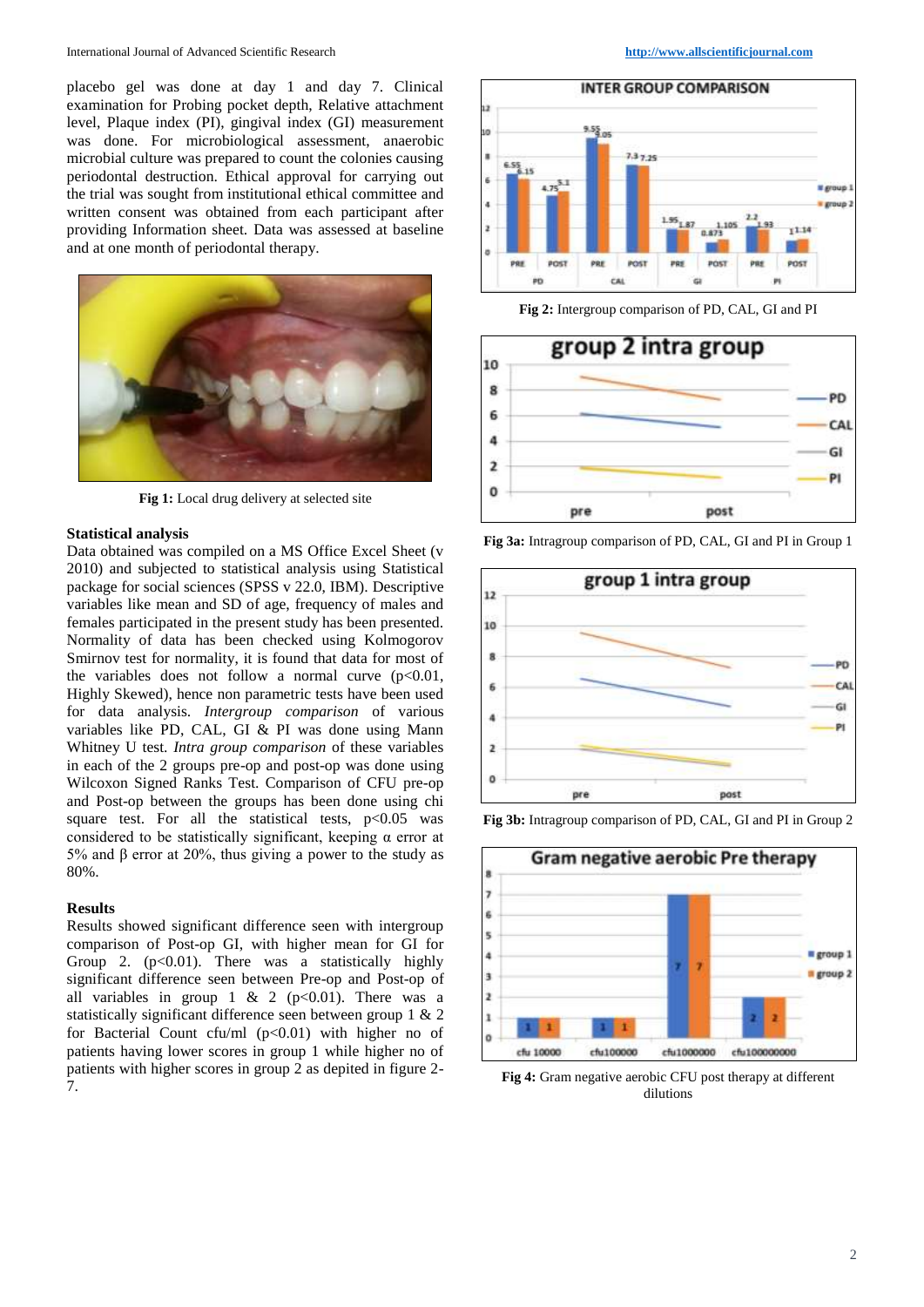

**Fig 5:** Gram negative aerobic CFU post therapy at different dilutions



**Fig 6:** Gram negative anaerobic CFU pre therapy at different dilutions



**Fig 7:** Gram negative anaerobic CFU post therapy at different dilutions

#### **Discussion**

The present study was designed to evaluate the clinical efficacy of locally delivered 25 % metronidazole gel as an adjunct to scaling and root planing in the treatment of chronic periodontitis. Amongst the advantages of local drug delivery, most important is that it can attain 100-fold higher concentration of an anti-microbial agent in subgingival sites compared with a systemic drug regimen. It may employ antimicrobial agents not suitable for systemic administration, e.g., broad-spectrum antiseptic solutions. It reduces potential problems with patient compliance. It reduces systemic side effects. It reduces the risk of developing drug-resistant microbial populations at non oral body sites [6].

Metronidazole specifically targets anaerobic microorganisms but has essentially no activity against

aerobic or microaerophilic bacteria. Since anaerobic bacteria are believed to be the predominant causative factor in periodontitis, it might be advantageous to use it in the treatment of chronic periodontitis [7].

A split mouth design was used in the present study. It has been suggested that a split mouth design may induce a carry-over effect of subgingival antibiotic administration due to wash out of anti-microbial agent and boosting of systemic responses.<sup>8</sup> Although, its' true, Imery 1986 believed that gingival crevicular fluid is relatively isolated from saliva. Moreover, split mouth design has the big advantage in that it allows paired comparisons to be made  $[9, 6]$ 10] .

Results of the present study depicted a high efficacy of local delievery of metronidazole against periodontal pathogens, clinical attachment level, periodontal pocket dept, gingival and plaque index. Similarly Sato S *et al*. conducted a study to monitor metronidazole concentrations in the gingival crevicular fluid (GCF) collected from periodontal pockets of dogs after treatment with an experimental 15%<br>metronidazole gel. They concluded that single metronidazole gel. They concluded that administration of the 15% metronidazole gel released the drug in the GCF of dogs in levels several-fold higher than the minimum inhibitory concentration for some period ontopathogens grown in subgingival biofilms for up to one hour and the drug could be detected in the GCF at least 48 hours after the gel application. Yellanki SK *et al*. also had conducted a study on six batches of metronidazole gels and were prepared using natural, biodegradable polymers chitosan, guar gum and locust bean gum in variable concentrations. They concluded that metronidazole gels could be successfully prepared using natural polymers which can be targeted in the treatment of the periodontal disease and also reduce dosing frequency, increase the bioavailability of metronidazole that will result in better patient compliance with minimal side effects. These reports demonstrated improvements related to probing depth reductions and gain in clinical attachment levels that coincided with the results of the current study.

#### **Conclusion**

The results concluded that treatment with 25% metronidazole gel and SRP improve the gram negative aerobic and anerobic bacterial count in patients with chronic periodontitis compared to SRP with placebo gel. Thus we can conclude that antibiotic therapies resulted in greater improvement in microbiological parameters when compared to mechanotherapy alone.

#### **References**

- 1. Nair SC, Anoop KR. Intraperiodontal pocket: An ideal route for local antimicrobial drug delivery. J Adv Pharm Technol Res. 2012; 3(1):9-15.
- 2. Pandit N, Dahiya R, Gupta R, Bali D, Kathuria A. evaluation of locally delivered minocycline and metronidazole in the treatment of periodontitis. Contemp Clin Dent. 2013; 4(1):48-53. doi: 10.4103/0976-237X.111615
- 3. Awartani FA, Zulqarnain BJ. Comparison of the clinical effects of subgingival application of metronidazole 25% gel and scaling in the treatment of adult periodontitis. Quintessence Int, 1998; 29:41-8.
- 4. Knöfler G, Purschwitz R, Jentsch H, Birkenmeier G, Schmidt H. Gingival crevicular fluid levels of aspartate